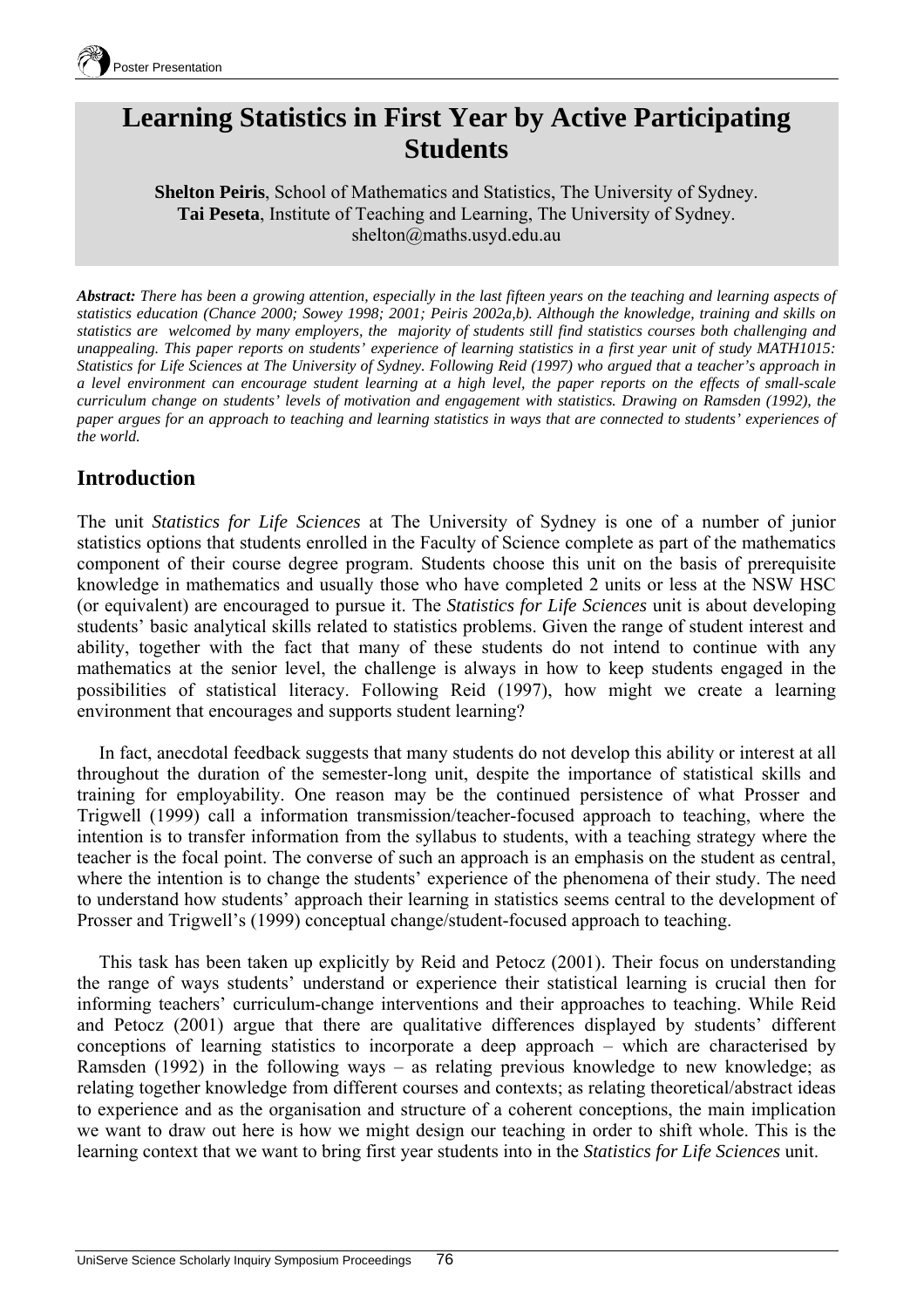# **Teaching and Learning in the** *Statistics for Life Sciences* **unit**

The remainder of the paper describes a number of small-scale curriculum changes designed to engage students actively in their learning in *Statistics for Life Sciences unit*. These changes are best seen as a work-in-progress with ongoing evidence needed to provide evidence of its impact on learning and the sorts of outcomes students themselves describe. Firstly, I (Shelton) outline what I see as the 'classical approach' to teaching statistics and then I describe a new approach I have been using for the last 4 to 5 years based on my long term experience in higher education for more than 20 years.

### **The Classical Approach**

Many elementary statistics courses cover the following topics: random experiments; data collection and summarising data in tables and diagrams; frequency distributions and typical shapes; mean and variance; introductory probability; basic probability rules and applications; some important discrete and continuous distributions; the binomial and normal distributions; sampling theory, the t distribution, statistical inference; goodness of fit tests and correlation; and regression.

One problem with the classical approach is the strict adherence to these topics as written in textbooks. In fact, it has been recognised that most textbooks are derived from the class notes of individual teachers. These textbooks may not satisfy the requirements of other teachers, in particular, through its style and presentation of material. In such cases, students are often guided by the preferred style of the teacher. Similarly, many textbooks do not provide for students' individual learning needs. A good survey of this problem can be found in Chatfield (1995), Rossman (1996) and Sowey (1998). Another problem with the classical approach is a tendency for 'Statistics driven by the Theory'. In this approach teachers explain statistical concepts primarily through mathematics—an appeal to abstraction. This may be suitable for mathematically oriented students but prove more problematic for students with less experience. For example, the concept of Probability is defined and developed using the theory of limits, and asymptotic results are studied including unbiasedness and consistency. There is little opportunity to move away from this type of heavy abstraction unless we critically reflect on the design of our learning environments and students' conceptions of learning statistics. In service units such as *Statistics for Life Sciences*, this theory driven approach seems to limit student engagement with the range of meanings and contexts for learning about the relevance and application of statistical knowledge for problem solving. If we are to take seriously the important place of statistics in the world, then this needs to be made clear to students in a variety of ways in order for them to develop personalised meanings of its purpose.

#### **A new approach**

It is clear that the emerging research into statistics education calls for a new approach to teaching and learning. Keeler and Steinhorst (1995) call for the use of small groups in the promotion of active learning. Yilmaz (1996) suggests that the ability to use statistics in context requires connecting problems to real world situations, knowledge of basic statistics concepts and the clear communication of statistical results. Along with Reid and Petocz (2002) conceptions of learning statistics, these aspects need to be accounted for in designing curriculum initiatives. To achieve this, the teacher must be knowledgeable, not only of the subject matter but also with the ideas about statistics students' bring to the classroom. In this way, the teacher can better support students' interest in and curiosity for the subject and show them how learning and understanding are important and useful in their career development.

The concepts of statistics developed below are based on 'randomness' or 'uncertainty'. Before beginning to teach a topic from the program, I take a real world example/application to demonstrate to students an application of this topic. In Table 1 we provide two examples of based on this approach.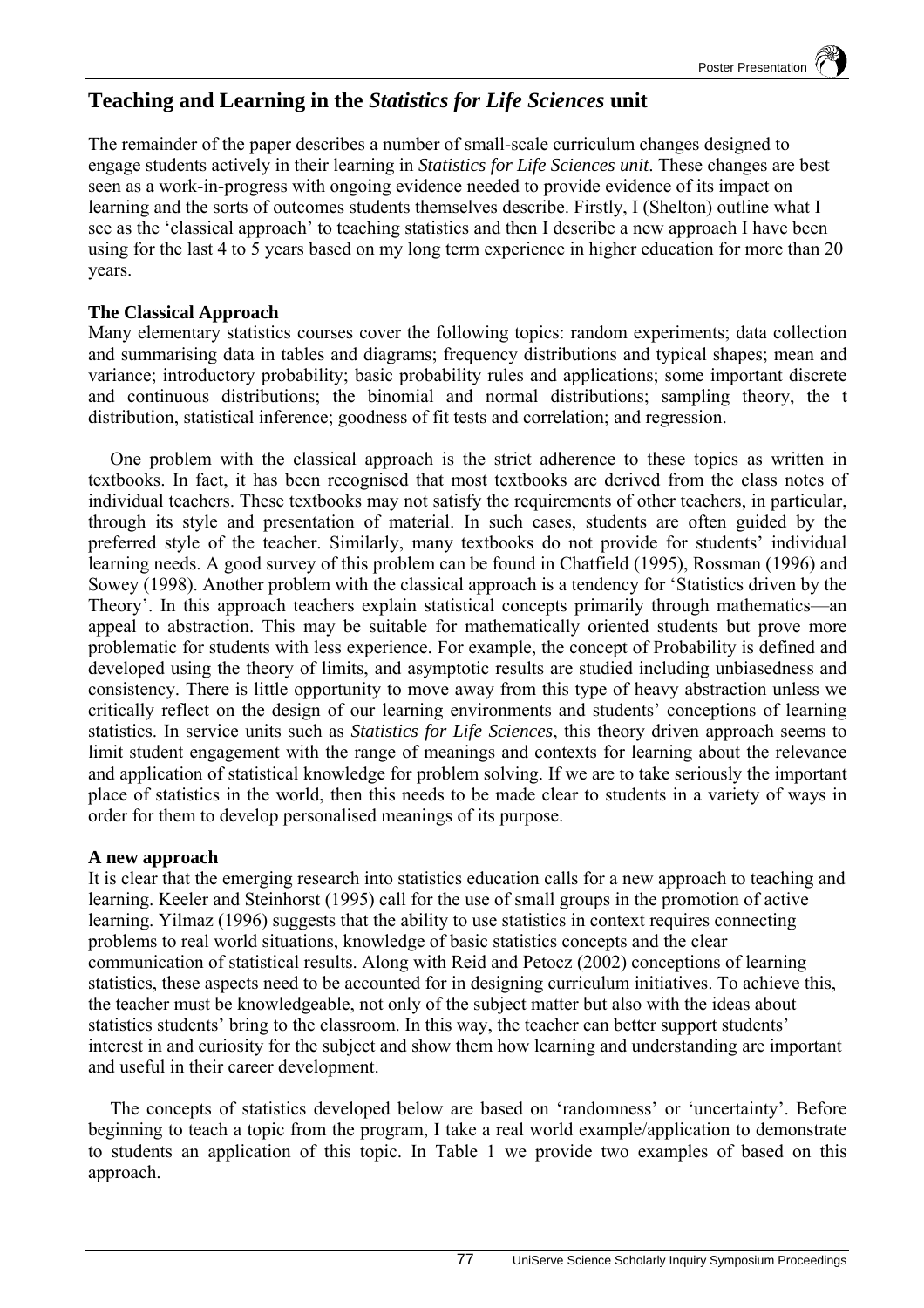| <b>Topic</b>                        | <b>Classical approach</b>                                                                                                                                           | New approach                                                                                                                                                                                                                                                                                                                                                                                                       |
|-------------------------------------|---------------------------------------------------------------------------------------------------------------------------------------------------------------------|--------------------------------------------------------------------------------------------------------------------------------------------------------------------------------------------------------------------------------------------------------------------------------------------------------------------------------------------------------------------------------------------------------------------|
| Example 1:<br>Linear<br>regression  | Define the correlation coefficient,<br>properties of correlation, estimate the<br>slope and intercept, residual analysis,<br>model checking, prediction/forecasting | Take few examples of bivariate data,<br>plot each data set, convince students<br>various degree of association between<br>variables, define a measure to find this<br>association, explain the use of a<br>suitable model, estimate parameters.                                                                                                                                                                    |
| Example 2:<br>Hypothesis<br>testing | Define the null and alternative<br>hypotheses, explain a test statistic,<br>explain the P-value, power of the test,<br>decision making                              | Consider a problem in the society. For<br>example suppose that the government<br>believes that 65% of the Australian<br>people support their new environment<br>policy. However, the main opposition<br>party believes that this ratio is much<br>below the 65% due to its long term<br>effects of the proposed policy. Clearly<br>there is a dispute between the two<br>groups. How can we solve this<br>dispute? |

Table 1. Examples of the classical and new approach to typical statistical concepts

With the new approach in Example 1, the focus is on engaging students in inquiry. It is about putting data to use rather than students being passive recipients of abstract concepts. In Example 2, there is an attempt to demonstrate that statistics are useful in solving problems—in this case, a political context. The shift is a subtle one but an important one in rethinking the purpose of the unit overall. Students' experience of learning statistics this way has been largely positive. Witness their comments from end of semester feedback:

Thank you for a great course and your support during this semester. I never thought I would understand statistics. Not only you did make it clear, interesting but it has been fun as well.

Just want to let you know I enjoyed your Life Sciences Statistics lectures and tutorials last semester. I appreciated the classroom-style teaching and your understanding that many of us were not exactly math whizzes at school and/or, like myself, haven't done math for quite some time. Thank you for your patience and humour!

The lectures were very clear and easy to understand with many real world examples and applications.

The course notes were excellent and the pace of the course was perfect to all. The concepts are explained with real world examples which make the subject memorable.

This has been a small but significant change to the design of the *Statistics for Life Sciences* unit. While we note that student retention in the unit has been steadily increasing from 2001-2004, the next step will be to continue the emphasis on students' learning and the ways that a continued research agenda into their experiences can provide further understanding on the design of teaching and learning environments.